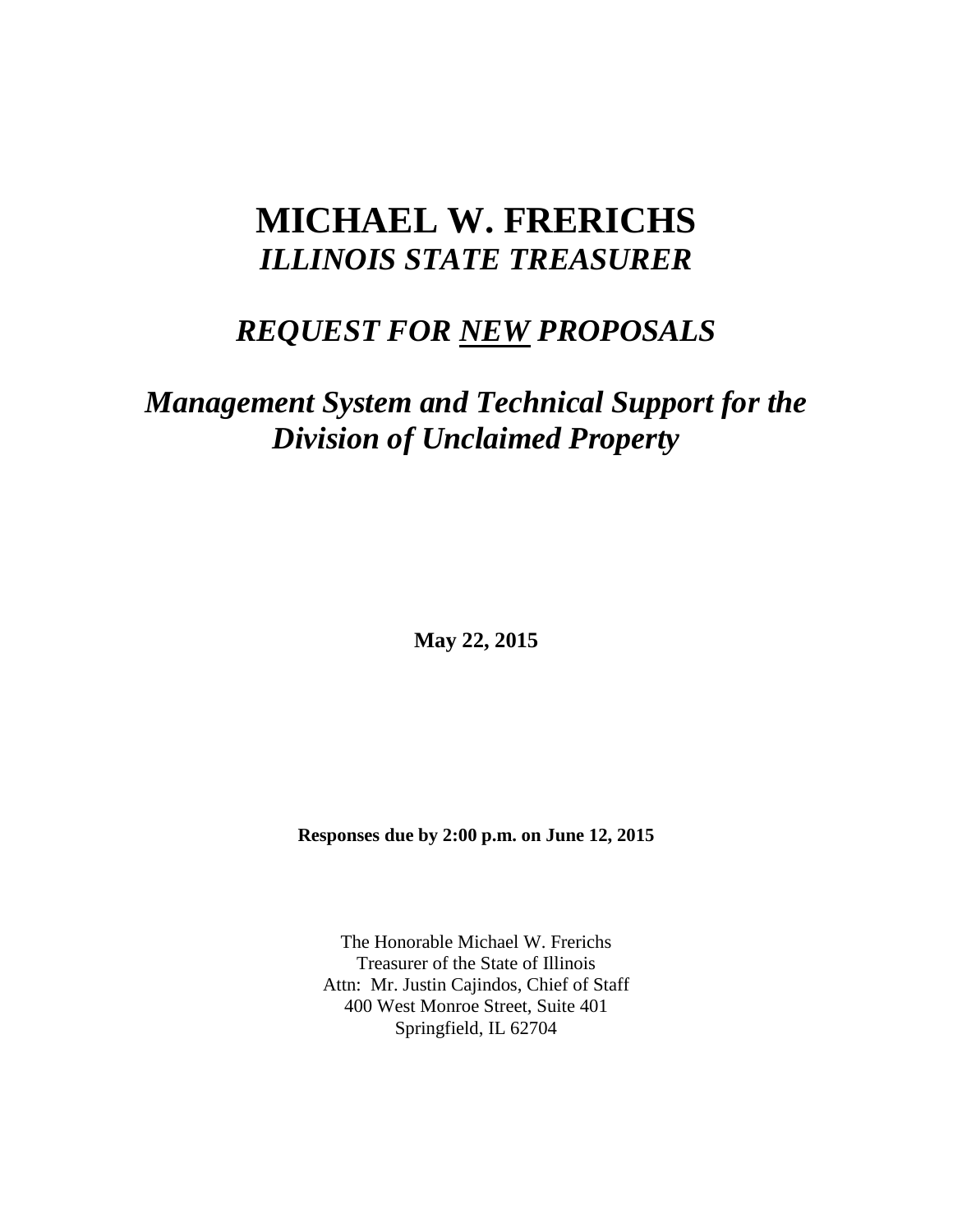## **1.0 INTRODUCTION**

The Treasurer of the State of Illinois ("Treasurer") is issuing this Request for New Proposals to obtain new proposals from qualified professional vendors interested in providing a management system and technical support for the Division of Unclaimed Property, for the management and operation of the Illinois Unclaimed Property program pursuant to the Illinois Uniform Disposition of Unclaimed Property Act ("Act"), 765 ILCS 1025.

On March 30, 2015 the Treasurer issued an initial Request for Proposals ("RFP") with responses due on April 27, 2015. However, only one response was filed by the deadline.

The Treasurer's Procurement Rules provide that if "only one responsive bid, proposal, or response is received… new bids, proposals or responses may be solicited" (44 ILAC 1400.2505(e)).

## **2.0 SOLICITATION OF NEW RESPONSES**

The Treasurer and the Chief Procurement Officer have determined that it is in the best interests of the State to seek new responses for the RFP originally issued on March 30, 2015 for a Management System and Technical Support for the Division of Unclaimed Property.

Therefore, the Treasurer's RFP issued on March 30, 2015 is incorporated into this Request for New Proposals except that Section 4 RFP PROCESS AND SCHEDULE is replaced as indicated below.

Pursuant to 4.11 Withdrawal/Modification of the March 30, 2015 RFP, the one response submitted may be withdrawn or modified by written letter at the discretion of the respondent; however, if the respondent does not withdraw or modify their response, such response will be continue to be considered as a valid binding offer pursuant to 4.12 Response to RFP is an Offer of the March 30, 2015 RFP.

### **3.0 RFP PROCESS AND SCHEDULE**

This section outlines the process and schedule associated with this RFP and the resulting Service Agreement.

### **3.1** RESPONSE DUE DATE

All responses must be submitted, to the address below, **no later than 2:00 p.m., June 12, 2015** to:

The Honorable Michael W. Frerichs *Treasurer of the State of Illinois* Attn: Mr. Jim Underwood, Chief Procurement Officer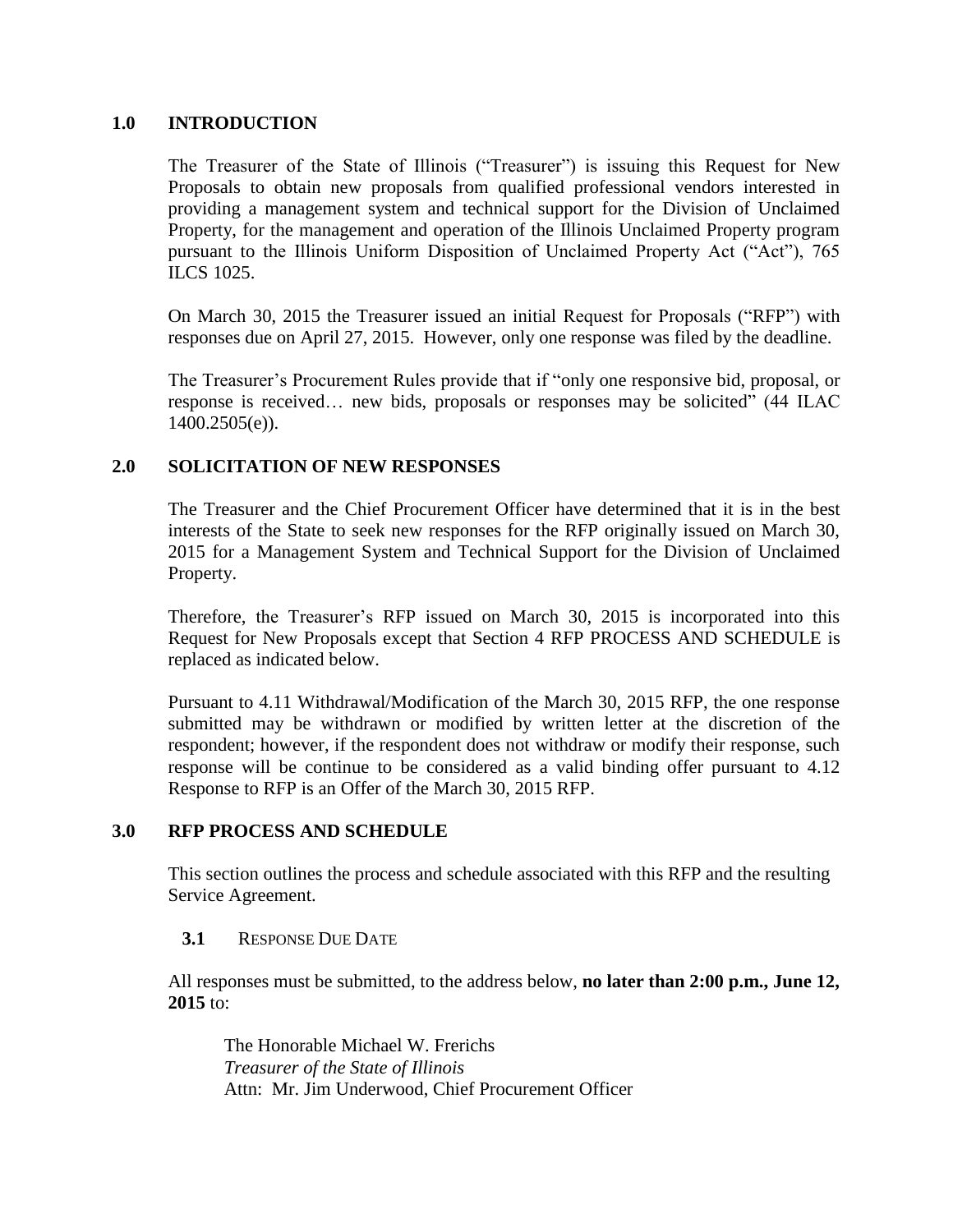400 West Monroe Street, Suite 401 Springfield, Illinois 62704

## **3.2** NO MANDATORY BIDDER'S CONFERENCE WILL BE HELD

There will NOT be a mandatory bidder's conference in connection with this Request for New Proposals.

## **3.3** ADDITIONAL MANDATORY REQUIREMENTS

The following requirements are mandatory and a failure to include each of the items below in your Response to the Request for Proposal may result in your Response being disqualified.

- i. The Respondents must answer all the questions in this RFP relating to the specific mandatory vendor services they are seeking to provide to the Treasurer.
- ii. Responses to this request should set forth the specific manner in which the Respondent will satisfy each requirement noted in this RFP. In addition, the Respondent may include a supplementary narrative describing the general conceptual approach to the delivery of specific services and any other information they believe is relevant.
- iii. The Respondent must submit the name, address and telephone number of an individual with authority to answer questions or provide clarification regarding their responses.
- iv. The Respondent must provide a list of previous and current clients for which they provide application, database management, and technical support for unclaimed property programs which are considered similar in nature to the specifications and requirements described herein.
- v. Responses must be submitted in a sealed envelope or package bearing the title "State Treasurer Request for Proposal for Unclaimed Property System" and the Respondent's name and address. The package must include a signed original and three (3) copies of the response along with a signed original and three (3) copies of the pricing. An electronic copy of the response should also be enclosed, and may be on CD-R or USB drive.
- vi. The Respondent must submit a fully executed State Certifications Form (Attached).
- vii. The Respondent must submit a fully executed Financial Interest and Potential Conflicts of Interest Disclosure Form (Attached).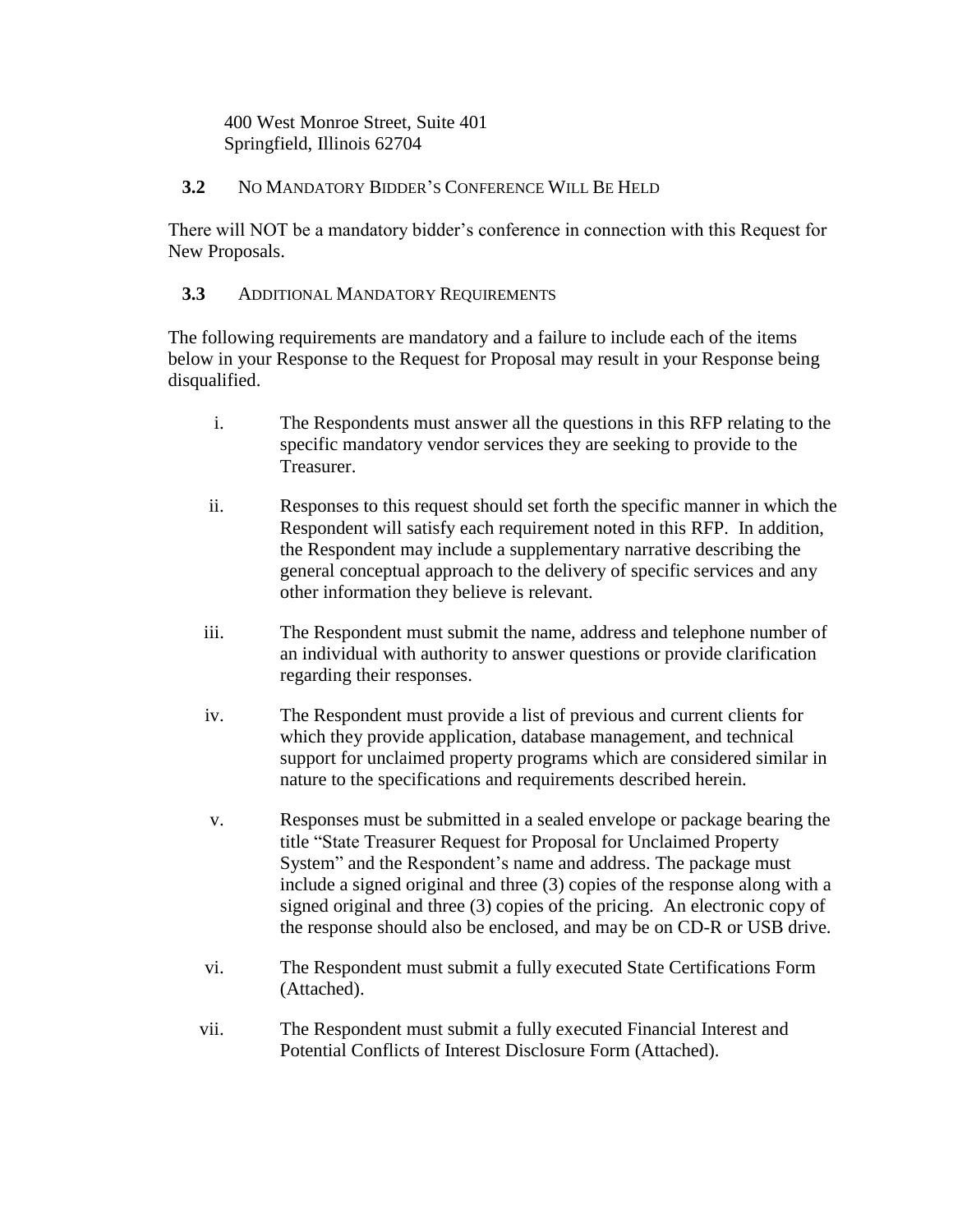viii. The Respondent must submit a fully executed Other Contract and Procurement Related Information Disclosure Form (Attached).

## **3.4** SCHEDULE

The following time schedule applies to this RFP:

| 05/22/15 | RFP to be published on the Treasurer's website<br>(www.treasurer.il.gov)   |
|----------|----------------------------------------------------------------------------|
| 05/29/15 | All questions pertaining to the RFP due by 12:00 p.m.                      |
| 06/05/15 | All answers to questions posted to the Treasurer's website by 4:00<br>p.m. |
| 06/12/15 | Responses to RFP due at 2:00 p.m., to address listed above.                |

## **3.5** RFP SOLE POINT OF CONTACT

The Treasurer is the sole point of contact concerning this RFP. Questions or requests for clarification about this RFP should be in writing and directed to:

Jim Underwood Chief Procurement Officer Illinois State Treasurer Michael Frerichs Illinois Business Center 400 W Monroe St, Suite 401 Springfield, IL 62704 217-782-1708 [junderwood@illinoistreasurer.gov](mailto:junderwood@illinoistreasurer.gov)

## **3.6** QUESTIONS ABOUT THIS RFP

Respondents should submit questions about the intent or content of this RFP and request clarification of any and all procedures used for this procurement by 12:00 p.m., May 29, 2015. Respondents must prepare their questions in writing and send them by e-mail to the above contact person.

## **3.7** INTERNET/E-MAIL COMMUNICATIONS

The Treasurer may also communicate with Respondents via e-mail. Each Respondent should provide an e-mail address with its response to RFP for ease of communication throughout this RFP process.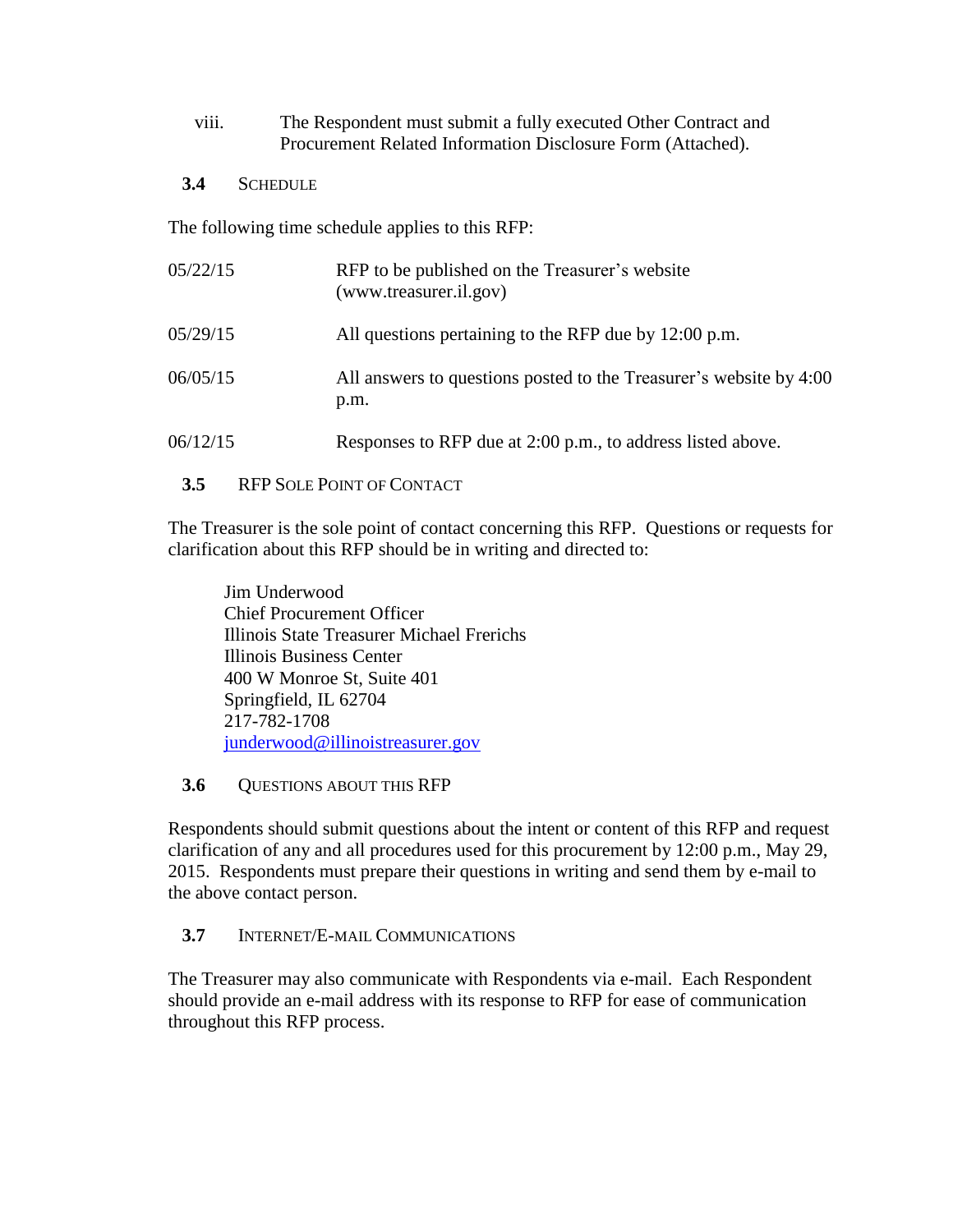### **3.8** VERBAL COMMUNICATIONS

Any verbal communication from the Treasurer's employees or its contractors concerning this RFP is not binding on the Treasurer, and shall in no way alter a specification, term or condition of this RFP.

## **3.9** AMENDMENTS

If it is necessary to amend this RFP, the Treasurer will post amendments on the Treasurer's website.

## **3.10** RESPONDENT'S COSTS

The cost of developing a response to this RFP is each Respondent's responsibility and may not be charged to the Treasurer.

### **3.11** WITHDRAWAL/MODIFICATION

A Respondent may, by a letter to the contact person, withdraw or modify a submitted response to RFP prior to the response due date.

### **3.12** RESPONSE TO RFP IS AN OFFER

A submitted response to this RFP is a binding offer valid from the proposal opening date until 180 days thereafter.

### **3.13** RESPONSE TO RFP IS STATE PROPERTY

On the response due date all responses and related material submitted in response to this RFP become the property of the State of Illinois.

### **3.14** CHIEF PROCUREMENT OFFICER MAY CANCEL RFP

If the Chief Procurement Officer (or acting Chief Procurement Officer) determines that it is in the State's best interest, he reserves the right to do any of the following:

- Cancel this RFP;
- Modify this RFP in writing as needed; or
- Reject any or all proposals received in response to this RFP.